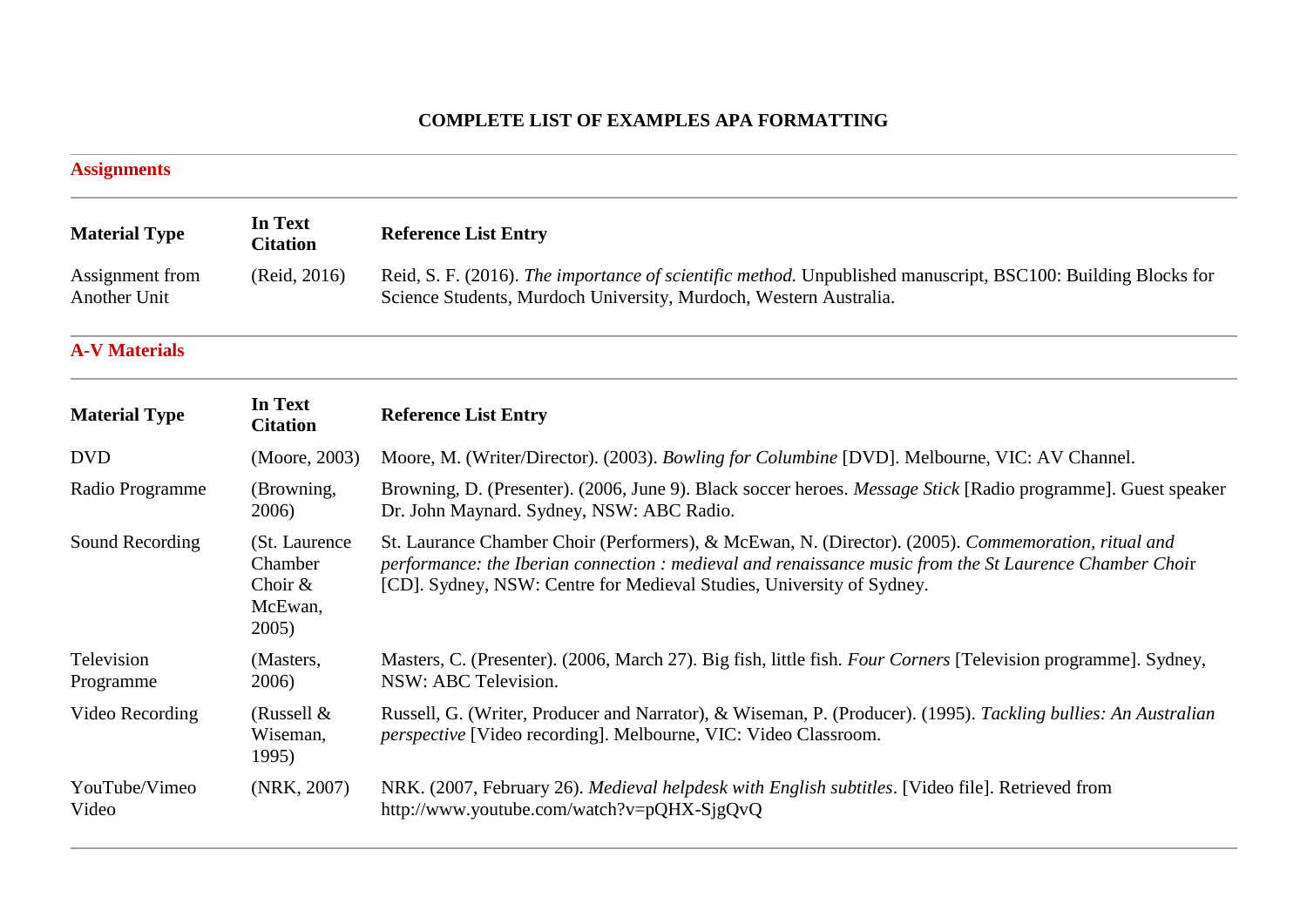# **[Book Chapters](https://libguides.murdoch.edu.au/APA/chapter)**

| <b>Material Type</b>                        | In Text<br>Citation    | <b>Reference List Entry</b>                                                                                                                                                                                                                               |
|---------------------------------------------|------------------------|-----------------------------------------------------------------------------------------------------------------------------------------------------------------------------------------------------------------------------------------------------------|
| Chapter or Article in<br><b>Edited Book</b> | (Payne, 1999)          | Payne, S. (1999). 'Dangerous and different': Reconstructions of madness in the 1990s and the role of mental health<br>policy. In S. Watson & L. Doyal (Eds.), <i>Engendering social policy</i> (pp. 180-195). Philadelphia, PA: Open<br>University Press. |
| Article in an<br>Encyclopaedia              | (Ford-Martin,<br>2003) | Ford-Martin, P. (2003). Cognitive-behavioral therapy. In E. Thackery&M. Harris (Eds.), Gale encyclopedia of<br><i>mental disorders</i> (Vol.1, pp. 226-228). Detroit, MI: Gale.                                                                           |

#### **[Books](https://libguides.murdoch.edu.au/APA/book)**

| <b>Material Type</b>            | In Text<br><b>Citation</b>                                                                                                                | <b>Reference List Entry</b>                                                                                                                                                          |
|---------------------------------|-------------------------------------------------------------------------------------------------------------------------------------------|--------------------------------------------------------------------------------------------------------------------------------------------------------------------------------------|
| Book: Including<br>Page Numbers | (Wells, 2009,<br>pp.225-226)                                                                                                              | Wells, A. (2009). Metacognitive therapy for anxiety and depression in psychology. New York, NY: Guilford<br>Press.                                                                   |
| <b>Book: Single Author</b>      | (Matthews,<br>1999)                                                                                                                       | Matthews, J. (1999). The art of childhood and adolescence: The construction of meaning. London, England:<br><b>Falmer Press.</b>                                                     |
| <b>Book: Two Authors</b>        | (Colcough $&$<br>Colcough,<br>1999)                                                                                                       | Colclough, B., & Colclough, J. (1999). A challenge to change. London, England: Thorsons.                                                                                             |
| Book: 3-5 Authors               | <b>First citation:</b><br>(Rosenthal,<br>Rosnow, $&$<br>Rubin, 2000)<br><b>Subsequent</b><br>citation:<br>(Rosenthal et)<br>al., $2000$ ) | Rosenthal, R., Rosnow, R. L., & Rubin, D. B. (2000). Contrasts and effect sizes in behavioral research: A<br>correlational approach. Cambridge, England: Cambridge University Press. |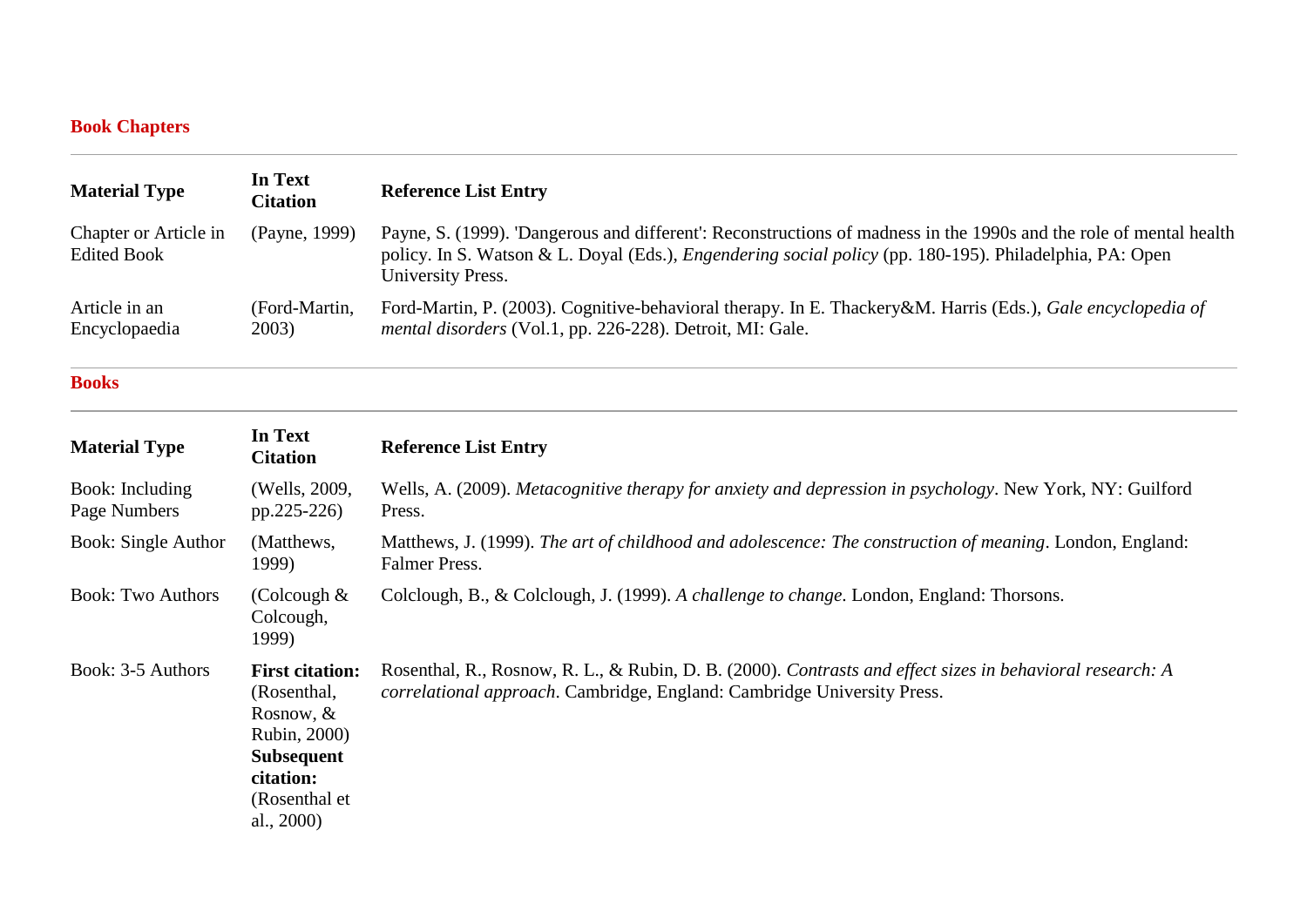| Book: 6 -7 Authors                                                    | (Jones et al.,<br>1984)                                                 | Jones, E., Farina, A., Hastorf, A., Markus, H., Miller, D., & Scott, R. (1984). Social stigma: The psychology of<br>marked relationships. New York: W. H. Freeman.                     |
|-----------------------------------------------------------------------|-------------------------------------------------------------------------|----------------------------------------------------------------------------------------------------------------------------------------------------------------------------------------|
| <b>Book: Different</b><br><b>Works by Same</b><br>Author in Same Year | Kubler-Ross,<br>1993a)<br>(Kubler-Ross,<br>1993b)                       | Kubler-Ross, E. (1993a). AIDS: The ultimate challenge. New York, NY: Collier Books.<br>Kubler-Ross, E. (1993b). Questions and answers on death and dying. New York, NY: Collier Books. |
| <b>Book: Organisation</b><br>as Author                                | (American<br>Educational<br>Research<br>Association,<br>1985)           | American Educational Research Association. (1985). Standards for educational and psychological testing.<br>Washington, DC: American Psychological Association.                         |
| <b>Book:</b> Government<br>Agency as Author                           | (Australia.<br>Department of<br>Health and<br>Aged Care,<br>1998)       | Australia. Department of Health and Aged Care. (1999). Mental health: A report focusing on depression, 1998.<br>Canberra, ACT: AGPS.                                                   |
| <b>Book: No Author</b>                                                | (The<br>Blackwell<br>Dictionary of<br>Cognitive<br>Psychology,<br>1991) | The Blackwell dictionary of cognitive psychology. (1991). Oxford, England: Blackwell.                                                                                                  |
| <b>Book: Editor</b>                                                   | (Snyder,<br>1999)                                                       | Snyder, C. R. (Ed.). (1999). Coping: The psychology of what works. New York, NY: Oxford University Press.                                                                              |
| Book: 2 or More<br>Editors                                            | (Binstock $\&$<br>George, 1990)                                         | Binstock, R. H., & George, L. K. (Eds.). (1990). Handbook of aging and the social sciences (3rd ed.). New York:<br>Academic Press.                                                     |
| <b>Book: Different</b><br>Editions                                    | (Howitt $&$<br>Cramer, 2008)                                            | Howitt, D., & Cramer, D. (2008). Introduction to research methods in psychology (2nd ed.). Harlow, England: FT<br>Prentice Hall.                                                       |
|                                                                       |                                                                         |                                                                                                                                                                                        |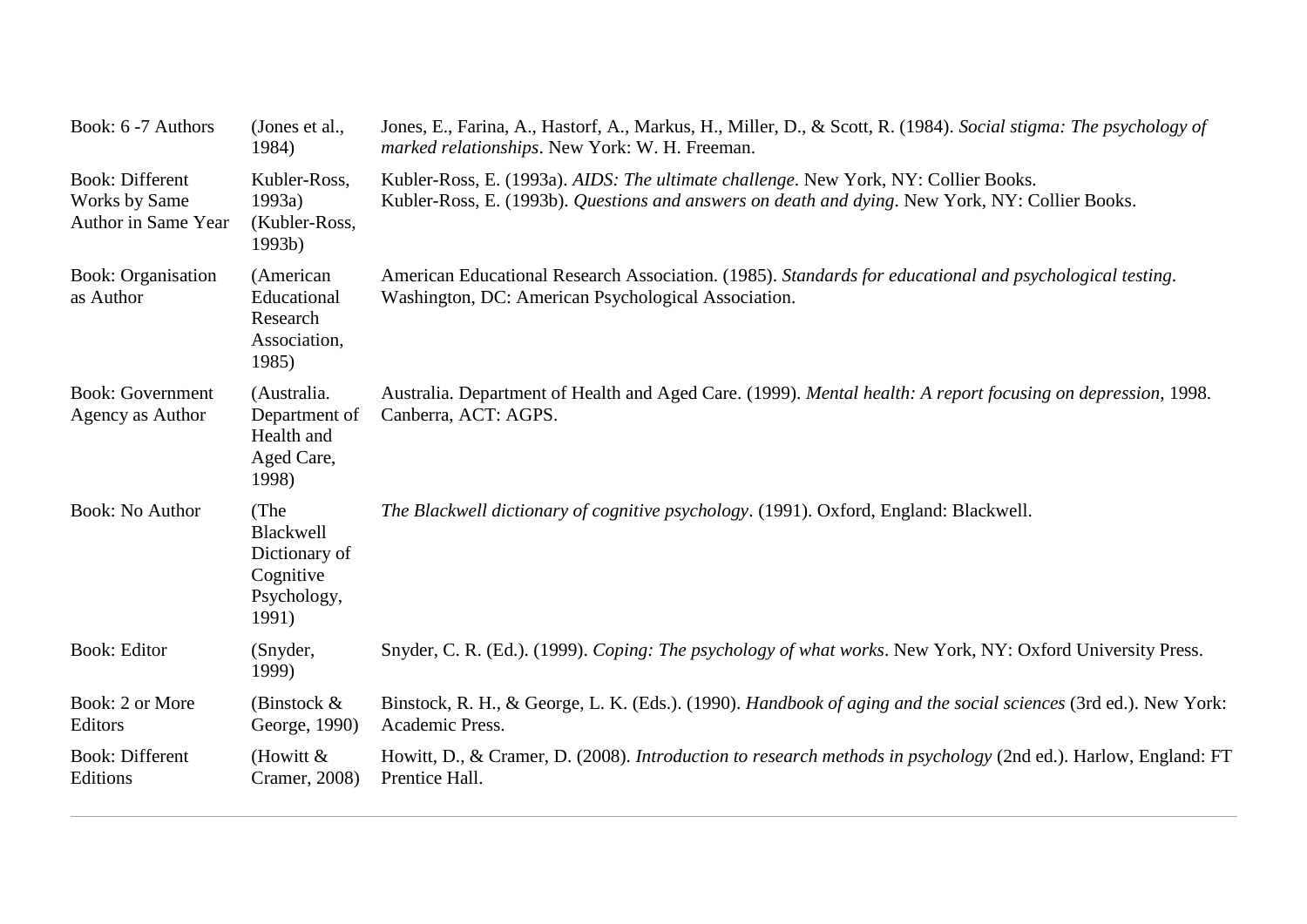# **[Conference Papers](https://libguides.murdoch.edu.au/APA/conference)**

| <b>Material Type</b>         | In Text<br><b>Citation</b> | <b>Reference List Entry</b>                                                                                                                                                                                                                                                                                   |
|------------------------------|----------------------------|---------------------------------------------------------------------------------------------------------------------------------------------------------------------------------------------------------------------------------------------------------------------------------------------------------------|
| Conference Paper in<br>Print | (Wilkinson,<br>1999)       | Wilkinson, R. (1999). Sociology as a marketing feast. In M. Collis, L. Munro, & S. Russell (Eds.), Sociology for<br><i>the New Millennium.</i> Papers presented at The Australian Sociological Association, held at Monash University,<br>Melbourne, 7-10 December (pp. 281-289). Churchill, Victoria: Celts. |
| <b>Conference Paper</b>      | (Balakrishnan,             | Balakrishnan, R. (2006, 25-26 March). Why aren't we using 3d user interfaces, and will we ever? Paper presented                                                                                                                                                                                               |
| from the Internet            | 2006)                      | at the IEEE Symposium on 3D User Interfaces. doi:10.1109/VR.2006.148                                                                                                                                                                                                                                          |
| Unpublished                  | (Brown $\&$                | Brown, S., & Caste, V. (2004, May). Integrated obstacle detection framework. Paper presented at the IEEE                                                                                                                                                                                                      |
| Conference Paper             | Caste, 1990)               | Intelligent Vehicles Symposium, Detroit, MI.                                                                                                                                                                                                                                                                  |
| Conference                   | (Bickman $&$               | Bickman, L., & Ellis, H. (Eds.). (1990). Preparing psychologists for the 21st century: Proceedings of the National                                                                                                                                                                                            |
| Proceedings                  | Ellis, 1990)               | Conference on Graduate Education in Psychology, University of Utah, 1988. Hillsdale, NJ: L. Erlbaum.                                                                                                                                                                                                          |

### **[Datasets](https://libguides.murdoch.edu.au/APA/dataset)**

| <b>Material Type</b>      | In Text<br><b>Citation</b>                                                   | <b>Reference List Entry</b>                                                                                                                                                                                                       |
|---------------------------|------------------------------------------------------------------------------|-----------------------------------------------------------------------------------------------------------------------------------------------------------------------------------------------------------------------------------|
| Dataset                   | (Ryff et al.,<br>2019)                                                       | Ryff, C., Almeida, D., Ayanian, J., Binkley, N., Carr, D. S., Coe, C.,  Williams, D. (2019). Midlife in the United<br>States (MIDUS 3), 2013-2014 (ICPSR 36346) [Dataset]. doi: 10.3886/ICPSR36346.v7                             |
| <b>Dataset Repository</b> | (University of<br>Michigan,<br>Institute for<br>Social<br>Research,<br>2019) | University of Michigan, Institute for Social Research. (2019). Consortium for political and social research<br>(ICPSR). Retrieved from https://www.icpsr.umich.edu/icpsrweb/ICPSR/                                                |
| Dataset Deposit<br>Record | (Theure $&$<br>Gentaz, 2018)                                                 | Theure, A., & Gentaz, E. (2018). Data from: The regulation of emotions in adolescents: age differences and<br>emotion-specific patterns [Dataset]. doi: 10.5061/dryad.n230404. Referenced in doi:<br>10.1371/journal.pone.0195501 |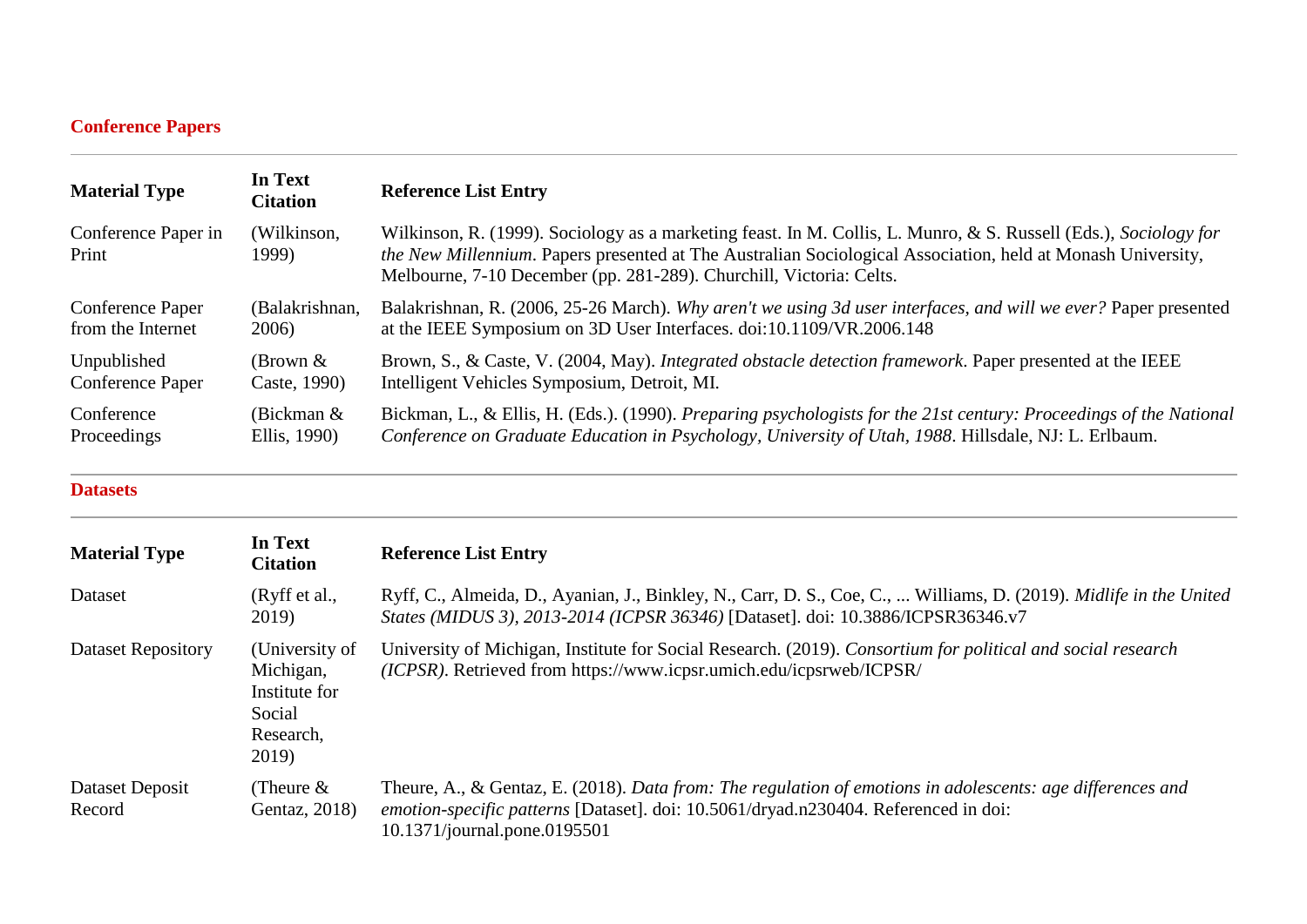| Dataset Description | (Lemaignan, | Lemaignan, S., Edmunds, C.E.R., Senft, E., & Belpaeme, T. (2018). The PInSoRo dataset: Supporting the data- |
|---------------------|-------------|-------------------------------------------------------------------------------------------------------------|
| Article             | Edmunds,    | driven study of child-child and child-robot social dynamics. <i>PLoS ONE</i> , $13(10)$ , e0205999+.        |
|                     | Senft, $&$  | doi:10.1371/journal.pone.0205999                                                                            |
|                     | Belpaeme,   |                                                                                                             |
|                     | 2018)       |                                                                                                             |

### **[E-books](https://libguides.murdoch.edu.au/APA/ebook)**

| <b>Material Type</b>                                              | In Text<br><b>Citation</b>      | <b>Reference List Entry</b>                                                                                                                                                                               |
|-------------------------------------------------------------------|---------------------------------|-----------------------------------------------------------------------------------------------------------------------------------------------------------------------------------------------------------|
| E-book                                                            | (Eckes, 2000)                   | Eckes, T. (2000). The developmental social psychology of gender. Retrieved from netLibrary:<br>http://www.netlibrary.com                                                                                  |
| Chapter from an E-<br>book                                        | (Jones $\&$<br>Gagnon,<br>2007) | Jones, N. A., & Gagnon, C. M. (2007). The neurophysiology of empathy. In T. F. D. Farrow & P. W. R. Woodruff<br>(Eds.), <i>Empathy in mental illness</i> . Retrieved from EBL: http://reader.eblib.com.au |
| Article from an<br>Electronic<br>Encyclopaedia                    | (Lai, 1999)                     | Lai, M. C. C. (1999). Hepatitis delta virus. In A. Granoff & R. Webster (Eds.), <i>Encyclopedia of virology</i> (2nd ed.).<br>doi:10.1016/B978-012374410-4.00417-9                                        |
| Article from an<br><b>Electronic Reference</b><br>Work: No author | ("Alka-<br>Seltzer",<br>2019)   | Alka-Seltzer. (2019). In MIMS online. Retrieved from http://www.mimsonline.com.au                                                                                                                         |

## **[E-journals](https://libguides.murdoch.edu.au/APA/ejournal)**

| <b>Material Type</b>                                       | In Text<br><b>Citation</b>                                  | <b>Reference List Entry</b>                                                                                                                                                                                                                                        |
|------------------------------------------------------------|-------------------------------------------------------------|--------------------------------------------------------------------------------------------------------------------------------------------------------------------------------------------------------------------------------------------------------------------|
| Journal Article from<br>a Full Text Database<br>with a DOI | <b>First citation:</b><br>(Vogels,<br>Crone,<br>Hoekstra, & | Vogels, A. G. C., Crone, M. R., Hoekstra, F., & Reijneveld, S.A. (2009). Comparing three short questionnaires to<br>detect psychosocial dysfunction among primary school children: a randomized method. BMC Public Health, 9,<br>489. doi: 10.1186/1471-2458-9-489 |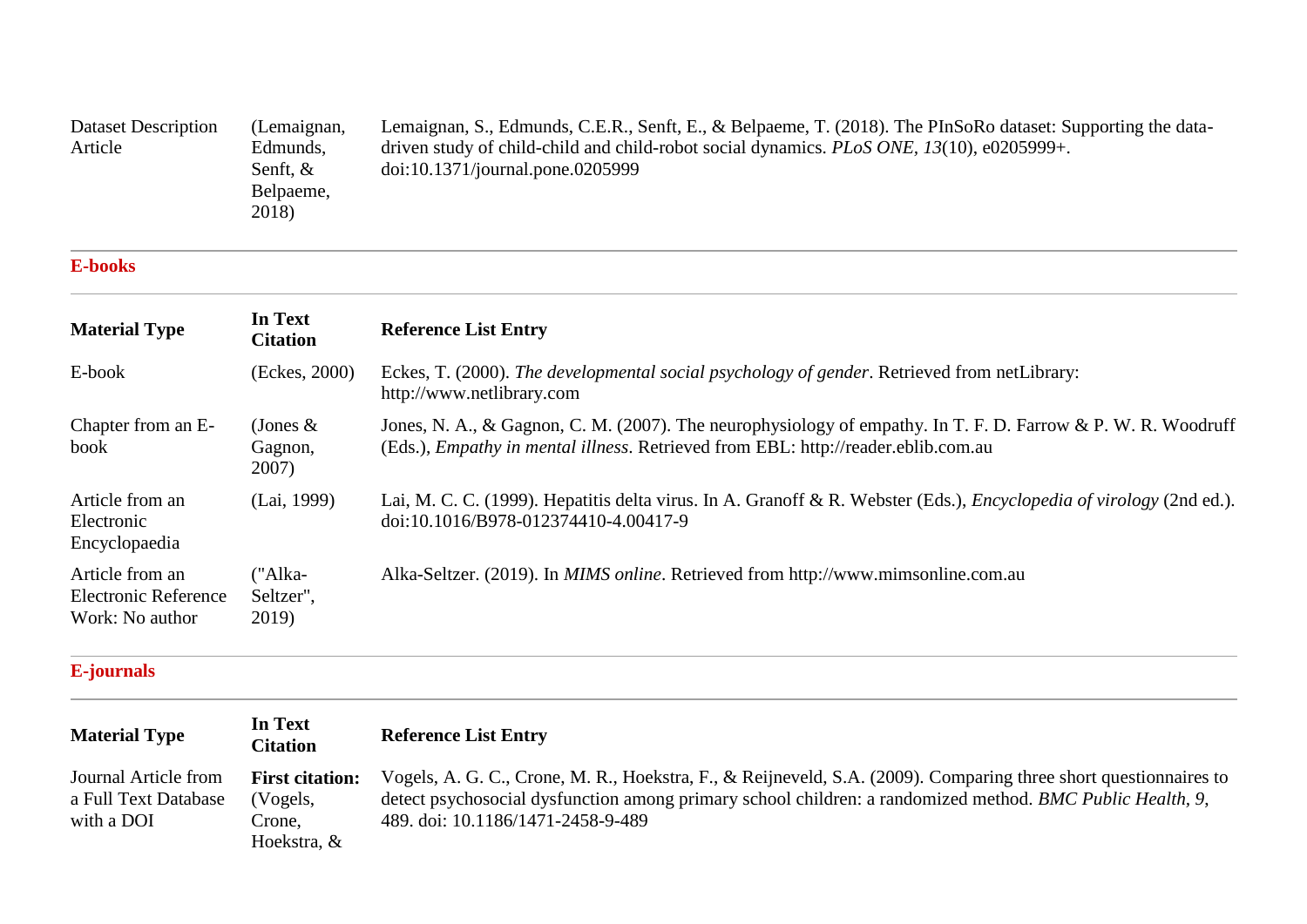|                                                                                   | Reijneveld,<br>2009)<br><b>Subsequent</b><br>citation:<br>(Vogels et al.,<br>2009)                                                           |                                                                                                                                                                                                                                                                                                                                                                               |
|-----------------------------------------------------------------------------------|----------------------------------------------------------------------------------------------------------------------------------------------|-------------------------------------------------------------------------------------------------------------------------------------------------------------------------------------------------------------------------------------------------------------------------------------------------------------------------------------------------------------------------------|
| Journal Article from<br>a Full Text Database<br>with a DOI: 8 or<br>More Authors  | (Gilbert et al.,<br>2004)                                                                                                                    | Gilbert, D. G., Mc Clernon, J. F., Rabinovich, N. E., Sugai, C., Plath, L.C., Asgaard, G.,  Botros, N. (2004).<br>Effects of quitting smoking on EEG activation and attention last for more than 31 days and are more severe with<br>stress, dependence, DRD2 A1 allele, and depressive traits. Nicotine and Tobacco Research, 6, 249-267.<br>doi:10.1080/1462220041001676305 |
| Journal Article from<br>a Full Text Database<br>with no DOI                       | (Altobelli,<br>2009)                                                                                                                         | Altobelli, T. (2009). Family violence and parenting: Futuredirections in practice. Australian Journal of Family<br>Law, 23, 194. Retrieved January 22, 2010, from LexisNexis AU.                                                                                                                                                                                              |
| Journal Article from<br>the Internet with a<br><b>DOI</b>                         | <b>First citation:</b><br>(Bond, Carlin,<br>Thomas,<br>Runin, &<br>Patton, 2001)<br><b>Subsequent</b><br>citation:<br>(Bond et al.,<br>2001) | Bond, L., Carlin, J. B., Thomas, L., Rubin, K., & Patton, G. (2001). Does bullying cause emotional problems? A<br>prospective study of young teenagers. BMJ, 323, 480-484. doi:10.1136/bmj.323.7311.480                                                                                                                                                                       |
| Journal Article from<br>the Internet with no<br><b>DOI</b>                        | (Sillick $&$<br>Schutte, 2006)                                                                                                               | Sillick, T. J., & Schutte, N. S. (2006). Emotional intelligence and self-esteem mediate between perceived early<br>parental love and adult happiness. E-Journal of Applied Psychology, 2(2), 38-48. Retrieved from<br>http://ojs.lib.swin.edu.au/index.php/ejap/article/view/71/100                                                                                           |
| Journal Article from<br>the Internet with no<br>DOI Including<br>Paragraph Number | (Munro, 1999,<br>para. 12)                                                                                                                   | Munro, C. (1999). Facing grief. Synergy, 3(3). Retrieved from:<br>http://about.murdoch.edu.au/synergy/0303/grief.html                                                                                                                                                                                                                                                         |

**[Images](https://libguides.murdoch.edu.au/APA/images)**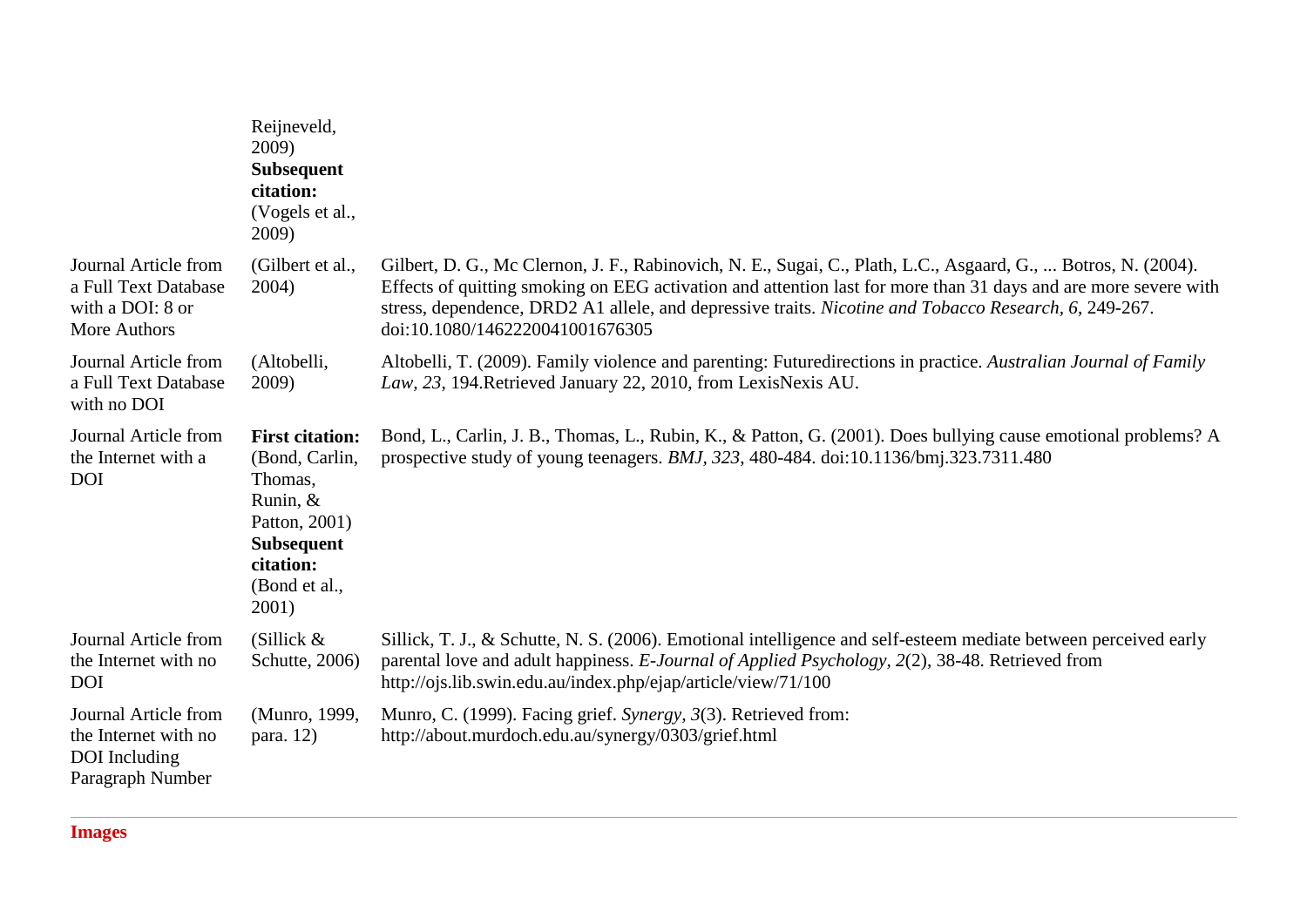| <b>Material Type</b>                                  | In Text<br><b>Citation</b>                                                                                                                                                 | <b>Reference List Entry</b>                                                                                                                                                                                                                                                                                           |
|-------------------------------------------------------|----------------------------------------------------------------------------------------------------------------------------------------------------------------------------|-----------------------------------------------------------------------------------------------------------------------------------------------------------------------------------------------------------------------------------------------------------------------------------------------------------------------|
| Image, Photograph<br>or Artwork from a<br><b>Book</b> | (Leibovitz,<br>1996, p. 72)                                                                                                                                                | Leibovitz, A. (1996). Olympic portraits. Boston: Little Brown.                                                                                                                                                                                                                                                        |
| Reproduction in a<br><b>Book</b>                      | (Bedford,<br>2001, p. 154)                                                                                                                                                 | Bedford, P. (2001). Dingo dreaming [ochre on canvas]. Reproduced in McCulloch, S., & McCulloch Childs, E.<br>(2008). McCulloch's contemporary Aboriginal art: The complete guide (p.154). Fitzroy, Vic: McCulloch &<br>McCulloch Australian Art Books.                                                                |
| Image from a Book<br>Chapter                          | <b>First citation:</b><br>(Ardagna,<br>Damiani,<br>Frati, &<br>Madravio,<br>2008, Figure<br>1)<br><b>Subsequent</b><br>citation:<br>(Ardagna et<br>al., 2008,<br>Figure 1) | Ardagna, C. A., Damiani, E., Frati, F., & Madravio, M. (2007). Open-source solution to secure e-government<br>services. In A-V. Anttiroiko & M. Malkia (Eds.), <i>Encyclopedia of digital government</i> (pp. 1300-1305). Hershey,<br>PA: Idea Group Reference. retrieved from IGI Global, http://www.igi-global.com/ |
| Image from a Journal<br>Article                       | (Yeh & Xu,<br>2010, Table 1)                                                                                                                                               | Yeh, Q-J., & Xu, X. (2010). The effect of Confucian work ethics on learning about science and technology<br>knowledge and morality. Journal of Business Ethics, 95, 111-128. doi:10.1007/s10551-009-0352-1                                                                                                            |
| Image from a<br>Newspaper                             | (Leunig,<br>1995, p. 24)                                                                                                                                                   | Leunig, M. (1995, July 27). Thoughts of a baby lying in a child care centre. The Sydney Morning Herald, p. 24.                                                                                                                                                                                                        |
| Image from a<br>Database                              | (Kessel, 1995,<br>min. $10:10$ )                                                                                                                                           | Kessel, M. (Director). (1995). The Making of a Monologue: Robert Wilson's Hamlet [video,1:02:18 mins]. New<br>York: Cinema Guild. Retrieved January 29, 2015, from Theatre in Video.                                                                                                                                  |
| Online<br>Image/Artwork                               | (Nolan, 1946)                                                                                                                                                              | Nolan, S. (1946). The Encounter [enamel paint on composition board]. Canberra: National Gallery of Australia.<br>Retrieved from http://cs.nga.gov.au/Detail.cfm?IRN=28938                                                                                                                                             |
| Online Map                                            | (Google)                                                                                                                                                                   | Google Maps. (2015, February 5). The British Library, London, UK. Google. Retrieved from                                                                                                                                                                                                                              |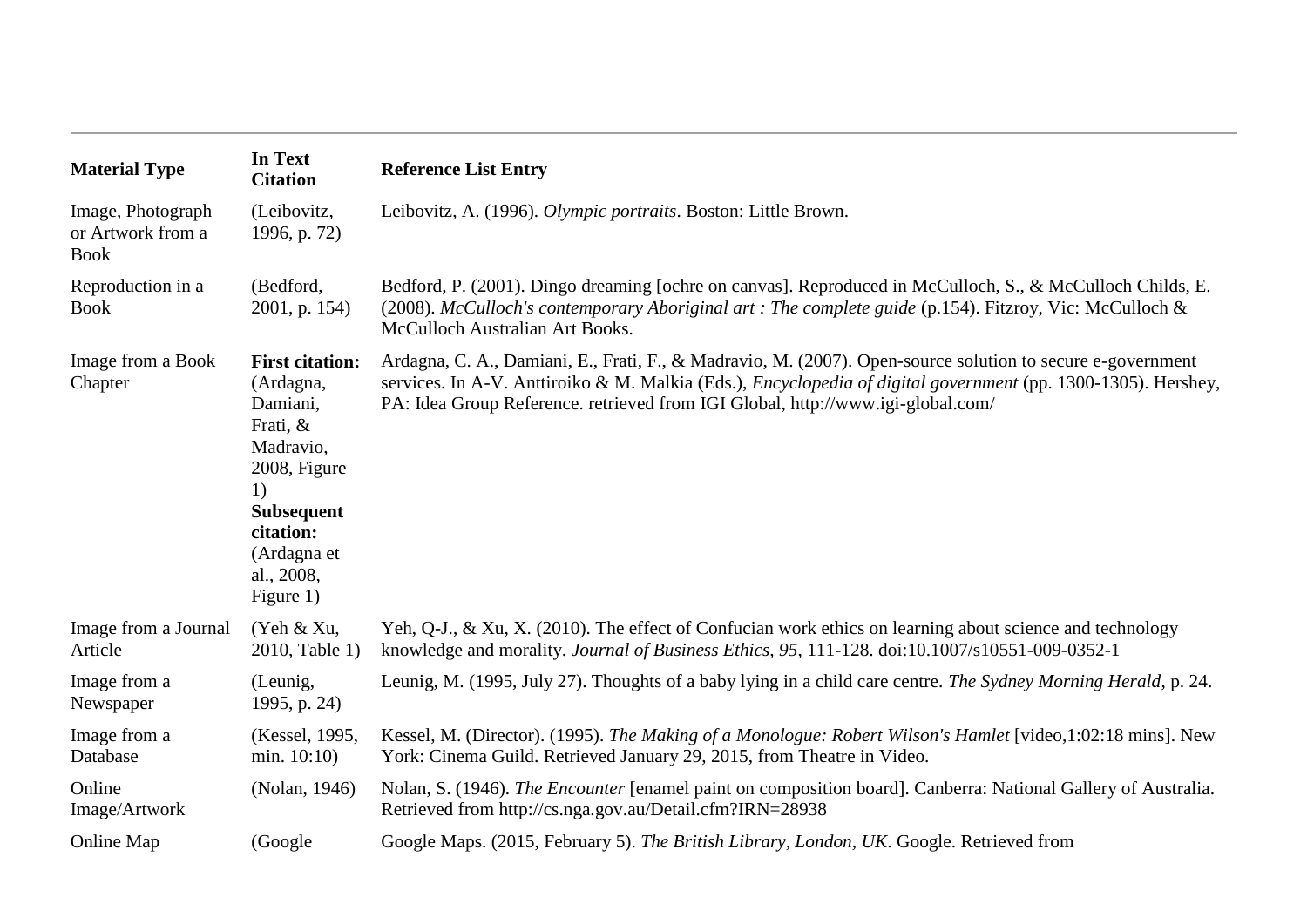|                                                                      | Maps, 2015)   | https://www.google.com.au/maps/place/The+British+Library/@51.529972,-0.127676,17z<br>/data=!3m1!4b1!4m2!3m1!1s0x48761b3b70171395:0x18905479de0fdb25 |
|----------------------------------------------------------------------|---------------|-----------------------------------------------------------------------------------------------------------------------------------------------------|
| Original<br>Image/Artwork<br>(Viewed in a Gallery)<br>or Collection) | (Angus, 2006) | Angus, J. (2006). Gorilla, Gorilla, Gorilla [wood veneers, nylon]. Perth: Art Gallery of Western Australia.                                         |

### **[Internet Documents](https://libguides.murdoch.edu.au/APA/internet)**

| <b>Material Type</b>       | In Text<br><b>Citation</b>                                         | <b>Reference List Entry</b>                                                                                                                                                                                                                                                                                                                                                                                                            |
|----------------------------|--------------------------------------------------------------------|----------------------------------------------------------------------------------------------------------------------------------------------------------------------------------------------------------------------------------------------------------------------------------------------------------------------------------------------------------------------------------------------------------------------------------------|
| <b>Electronic Document</b> | (Murray,<br>2005)                                                  | Murray, G. (2005). A duty of care to children and young people in Western Australia: Report on the quality<br>assurance and review of unsubstantiated allegations of abuse in care: 1 April 2004 to 12 September 2005.<br>Retrieved from Western Australia, Department of Child Protection website:<br>http://www.community.wa.gov.au/NR/rdonlyres/851183A4-A822-4592-AB66-<br>C410E453AEEC/0/DCDRPTGwennMurrayreportwithcover2006.pdf |
| Government<br>Publication  | (Australia.<br>Department of<br>Health and<br>Aged Care.,<br>2000) | Australia. Department of Health and Aged Care. (2000). National youth suicide prevention strategy. Retrieved<br>from http://www.health.gov.au/hsdd/mentalhe/sp/nysps/about.htm                                                                                                                                                                                                                                                         |
| Whole Internet Site        | (Goldberg,<br><b>2000</b> )                                        | Goldberg, I. (2000). Dr. Ivan's depression central. Retrieved from http://www.psycom.net/depression.central.html                                                                                                                                                                                                                                                                                                                       |

## **[Journal Articles](https://libguides.murdoch.edu.au/APA/journal)**

| <b>Material Type</b> | In Text<br><b>Titation</b> | <b>Reference List Entry</b>                                                                              |
|----------------------|----------------------------|----------------------------------------------------------------------------------------------------------|
| Journal Article in   | (Kyratsis,                 | Kyratsis, A. (2004). Talk and interaction among children and the co-construction of peer groups and peer |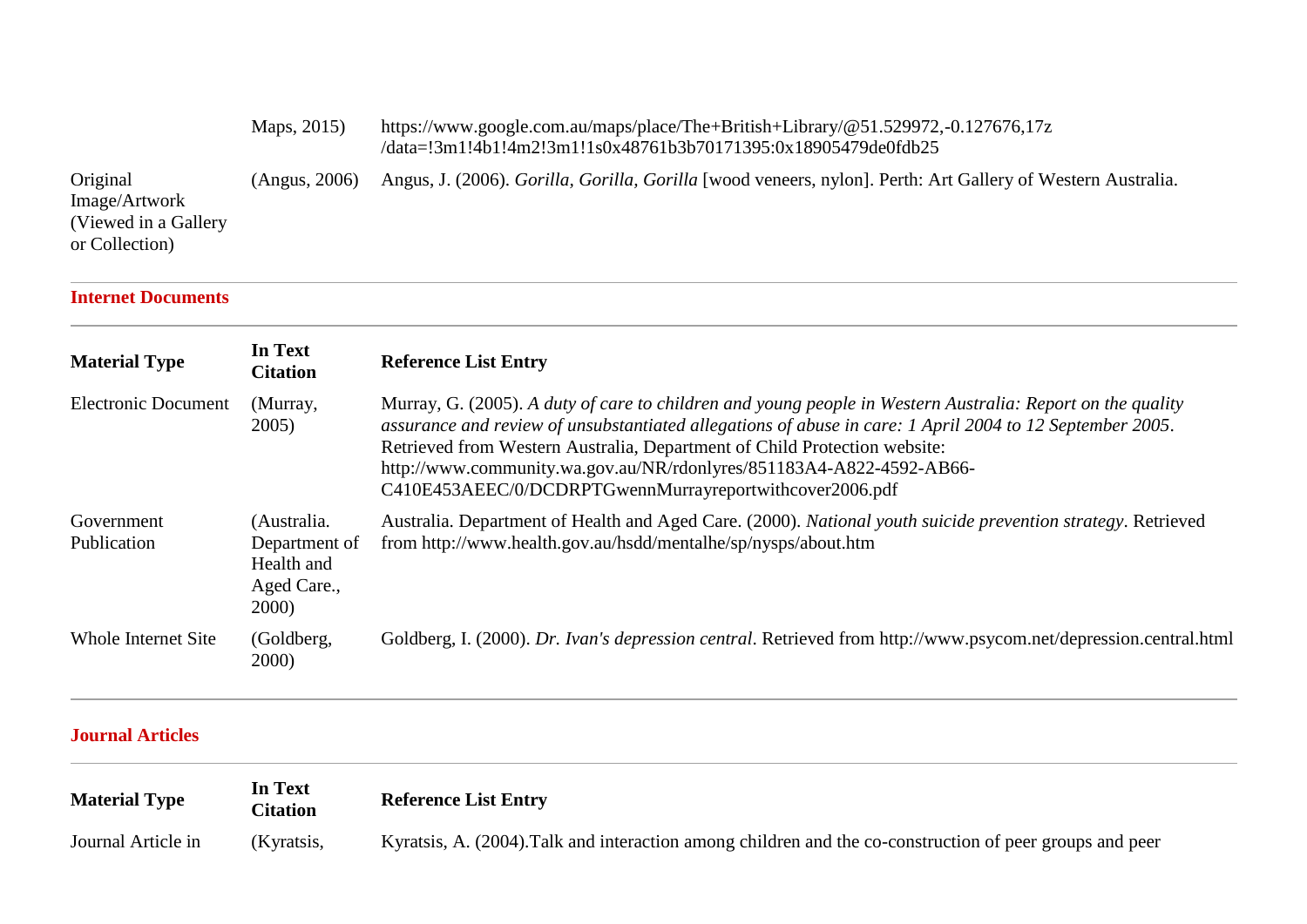| Print                                                  | 2004)                                                                                                                                    | culture. Annual Review of Anthropology, 33(4), 231-247.                                                                                                                                              |
|--------------------------------------------------------|------------------------------------------------------------------------------------------------------------------------------------------|------------------------------------------------------------------------------------------------------------------------------------------------------------------------------------------------------|
| Journal Article in<br>Print Including Page<br>Number   | (Parker $\&$<br>Roy, 2001, p.<br>574)                                                                                                    | Parker, G., & Roy, K. (2001). Adolescent depression: A review. Australian and New Zealand Journal of<br><i>Psychiatry, 35, 572-580.</i>                                                              |
| Journal Article in<br>Print with 3-5<br><b>Authors</b> | <b>First citation:</b><br>(Zhang,<br>Cohen,<br>Ferrence, $&$<br>Rehm, 2006)<br><b>Subsequent</b><br>citation:<br>(Zhang et al.,<br>2006) | Zhang, B., Cohen, J., Ferrence, R., & Rehm, J. (2006). The impact of tobacco tax cuts on smoking initiation<br>among Canadian young adults. American Journal of Preventive Medicine, 30(6), 474-479. |

# **[Newspaper Articles](https://libguides.murdoch.edu.au/APA/newspaper)**

| <b>Material Type</b>                              | In Text<br><b>Citation</b> | <b>Reference List Entry</b>                                                                                                                             |
|---------------------------------------------------|----------------------------|---------------------------------------------------------------------------------------------------------------------------------------------------------|
| Newspaper Article in                              | (Kissane,                  | Kissane, K. (1998, September 5). Kiss or kill: Who is the victim when a battered woman kills? The Age: Extra, p.                                        |
| Print                                             | 1998).                     | 6.                                                                                                                                                      |
| Newspaper Article                                 | (Devlin,                   | Devlin, H. (2010, January 28). Neuron breakthrough offers hope on Alzheimers and Parkinsons. The Times.                                                 |
| from the Internet                                 | 2010)                      | Retrieved from http://www.timesonline.co.uk/tol/news/science/medicine/article7005401.ece                                                                |
| Newspaper Article<br>from a Full Text<br>Database | (O'Leary,<br>2006)         | O'Leary, C. (2006, June 29). Landmark study to aid push for public smoking ban. The West Australian, p.14.<br>Retrieved October 20, 2008, from Factiva. |

#### **[Podcasts](https://libguides.murdoch.edu.au/APA/podcast)**

| <b>Material Type</b> | In Text<br><b>Citation</b> | <b>Reference List Entry</b> |
|----------------------|----------------------------|-----------------------------|
|----------------------|----------------------------|-----------------------------|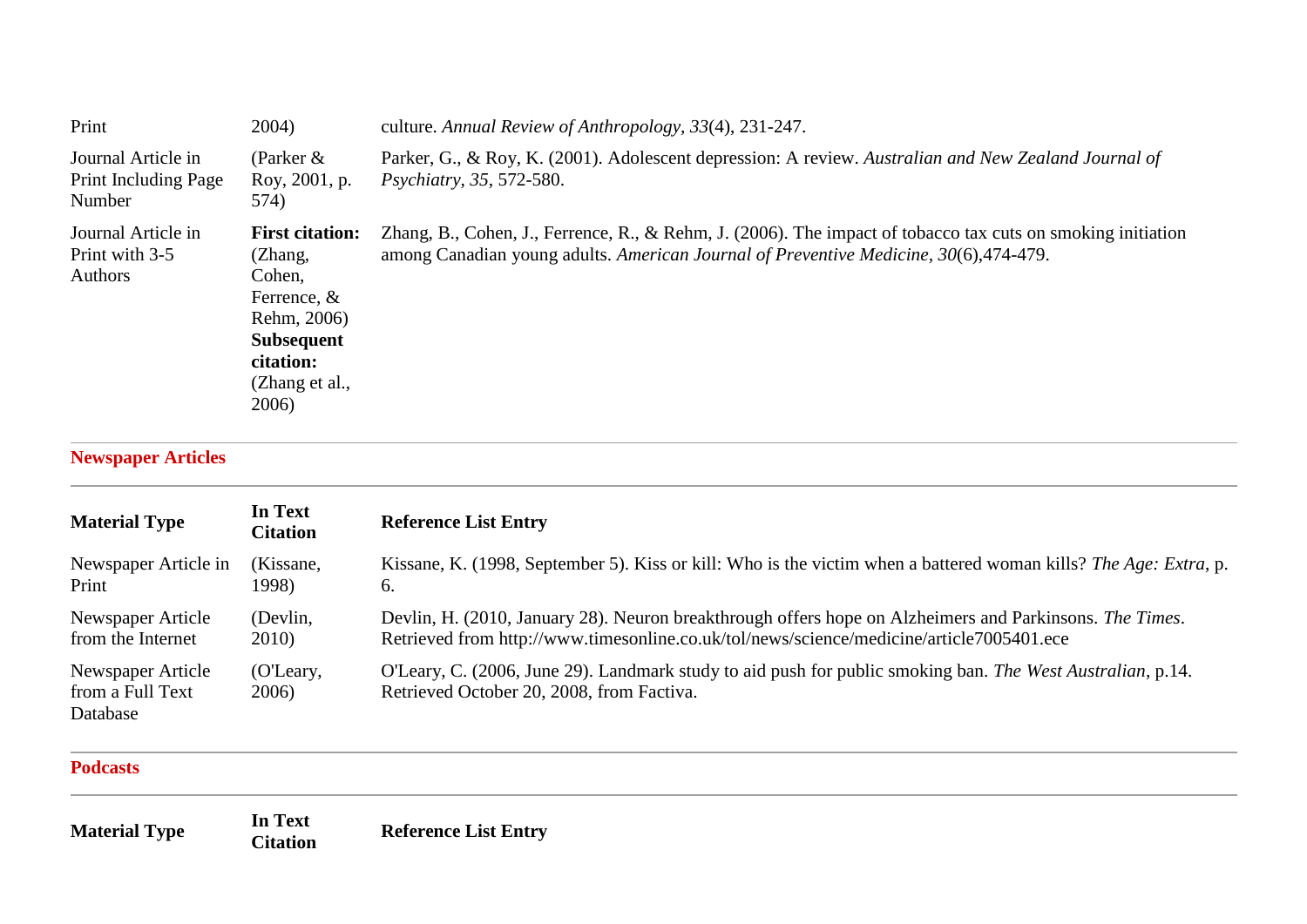| Podcast                                | (Robertson,<br>2010)                  | Robertson, R. (Speaker). (2010). Leadership at the Bottom of the Earth Where No One Hears You Scream, 2010<br>Sir Walter Murdoch Lecture [Podcast]. Murdoch, WA: Murdoch University. Retrieved from<br>https://lectures.murdoch.edu.au/lectopia/lectopia.lasso?ut=1369&id=71101                                              |
|----------------------------------------|---------------------------------------|------------------------------------------------------------------------------------------------------------------------------------------------------------------------------------------------------------------------------------------------------------------------------------------------------------------------------|
| Podcast Lecture from<br><b>LMS</b>     | (Hill, 2012)                          | Hill, D. (Speaker). (2012, April 4). Australian media representation of Asia [Podcast lecture]. In Australia in Asia<br>(FDN 110). Murdoch, WA: Murdoch University. Retrieved from<br>https://lectures.murdoch.edu.au/lectopia/casterframe.lasso?fid=375705&cnt=true&usr=S940025F&name=not-<br>indicated                     |
| Podcast Radio<br>Programme             | (Gary, 2007)                          | Gary, S. (Presenter). (2007, December 23). Black hole death ray. <i>StarStuff</i> [Podcast radio programme]. Sydney,<br>NSW: ABC News Radio. Retrieved from http://abc.net.au/newsradio/podcast/STARSTUFF.xml                                                                                                                |
| <b>Podcast Television</b><br>Programme | (Brown,<br>Brodie, &<br>George, 2007) | Brown, W. (Presenter)., Brodie, K. (Presenter)., & George, P. (Producer). (2007, June 4). From Lake Baikal to the<br>halfway mark, Yekaterinburg. Peking to Paris: Episode 3 [Podcast television programme]. Sydney, NSW: ABC<br>Television. Retrieved from http://www.abc.net.au/tv/pekingtoparis/podcast/pekingtoparis.xml |

# **[Readers/Study Guides](https://libguides.murdoch.edu.au/APA/reader)**

| <b>Material Type</b>      | In Text<br><b>Citation</b>  | <b>Reference List Entry</b>                                                                                                                                                                                                                                                                            |
|---------------------------|-----------------------------|--------------------------------------------------------------------------------------------------------------------------------------------------------------------------------------------------------------------------------------------------------------------------------------------------------|
| Study Guide and<br>Reader | (Gilbert,<br>2001)          | Gilbert, E. (2001, December 15). Its a guy thing. Good Weekend. Reprinted in <i>Bodies, sex and power</i> (WOM104)<br>study guide and unit reader 2004 (pp. 59-64). Murdoch, WA: Murdoch University.                                                                                                   |
| Reader                    | (Vickery &<br>Bishop, 2005) | Vicary, D., & Bishop, B. (2005). Western psychotherapeutic practice: Engaging Aboriginal people in culturally<br>appropriate and respectful ways. Australian Psychologist, 40, 19. Reprinted in Introduction to psychology and<br>culture (PSY246): Unit reader 2009. Murdoch, WA: Murdoch University. |

# **[Secondary Sources](https://libguides.murdoch.edu.au/APA/citing_secondary)**

| <b>Material Type</b>    | In Text<br><b>Citation</b> | <b>Reference List Entry</b>                                                                            |
|-------------------------|----------------------------|--------------------------------------------------------------------------------------------------------|
| <b>Secondary Source</b> | Seidenberg                 | Reid, A. S. (2007). Study of multiple paranormal phenomena. Journal of Abnormal Psychology, 45, 13-26. |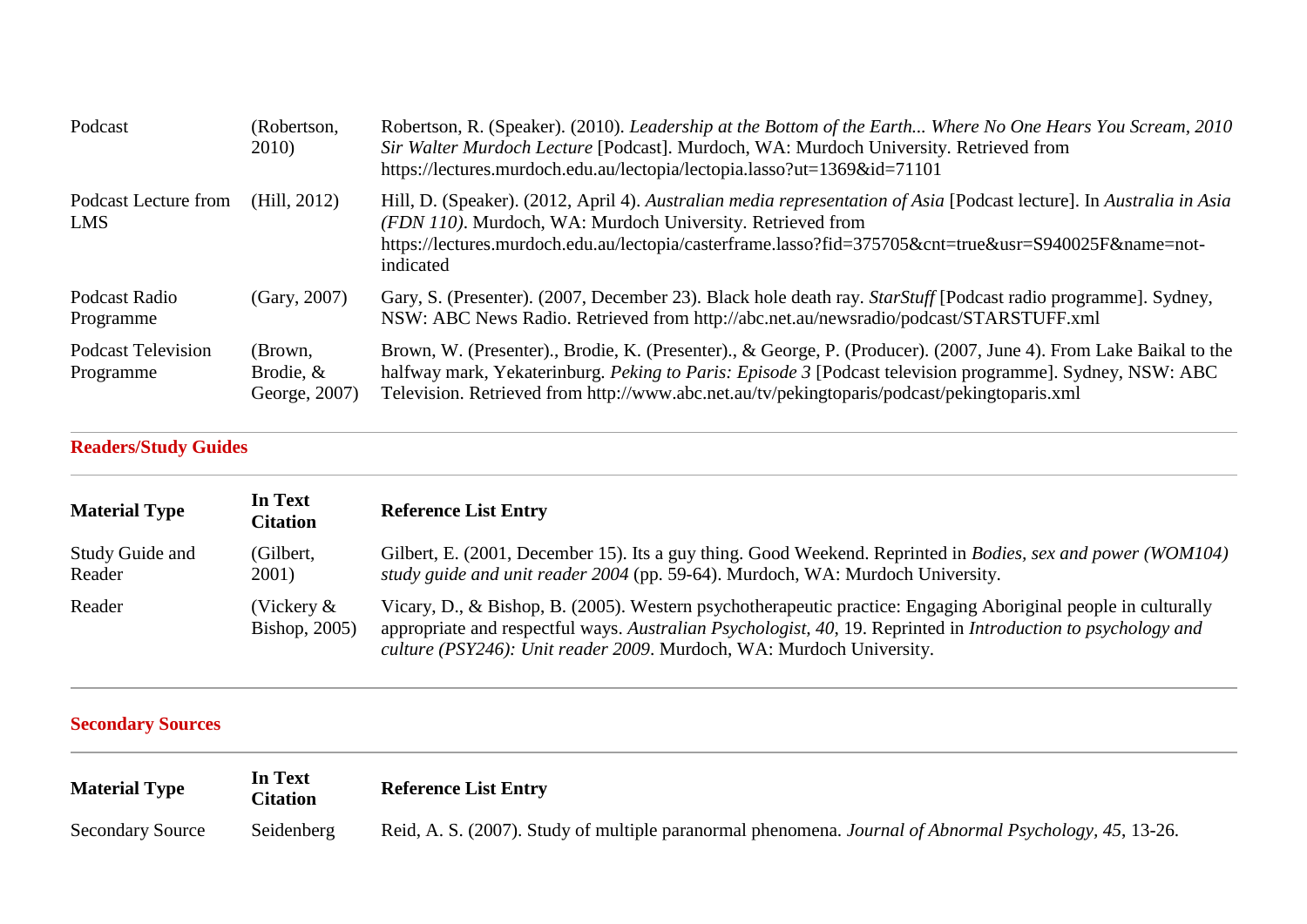and McClelland (as cited in Reid, 2007)

# **[Social Media](https://libguides.murdoch.edu.au/APA/social_media)**

| <b>Material Type</b>            | In Text<br><b>Citation</b>                  | <b>Reference List Entry</b>                                                                                                                                                                                                                                                                                                         |
|---------------------------------|---------------------------------------------|-------------------------------------------------------------------------------------------------------------------------------------------------------------------------------------------------------------------------------------------------------------------------------------------------------------------------------------|
| <b>Blog Post</b>                | (Flower,<br>2015)                           | Flower, R. (2015, June 1). How a simple formula for resolving problems and conflict can change your reality<br>[Blog post]. Pick The Brain. Retrieved from http://www.pickthebrain.com/blog/how-a-simple-formula-for-<br>resolving-problems-and-conflict-can-change-your-reality/                                                   |
| <b>Blog Comment</b>             | (Stephen,<br>2017)                          | Stephen. (2017, February 21). Re: Why you should let your passion die [Blog comment]. Retrieved from<br>https://psychcentral.com/blog/discuss/102347/                                                                                                                                                                               |
| <b>Facebook Post</b>            | (Murdoch<br>University<br>Library, $2017$ ) | Murdoch University Library. (2017, February 22). In a dedication ceremony on Tuesday, Murdoch University<br>celebrated the naming of the Library after eminent historian and Murdoch icon, the late Emeritus Professor<br>Geoffrey Bolton [Facebook status update]. Retrieved from https://www.facebook.com/murdochlibrary/?fref=ts |
| <b>Facebook Comment</b>         | (Beach, 2017)                               | Beach, J. (2017, February 22). Re: In a dedication ceremony on Tuesday, Murdoch University celebrated the<br>naming of the Library after eminent historian and Murdoch icon, the late Emeritus Professor Geoffrey Bolton<br>[Facebook comment]. Retrieved from https://www.facebook.com/murdochlibrary/?fref=ts                     |
| <b>Twitter Post</b>             | (Kruszelnicki,<br>2017)                     | Kruszelnicki, K. (2017, February 19). Fact-checker scientist @bengoldacre, evidence-based medicine, dead cat<br>#Shirtloadsofscience: http://apple.co/2kXmeCd: http://bit.ly/2faxmw5 [Twitter post]. @DoctorKarl. Retrieved<br>from https://twitter.com/DoctorKarl? ref_src=twsrc^google  twcamp^serp twgr^author                   |
| YouTube/Vimeo/Ted<br>Talk video | (Setrakian,<br>2017)                        | Setrakian, L. (2017, January). Lara Setrakian: 3 ways to fix a broken news industry. [Video file]. Retrieved from<br>https://www.ted.com/talks/lara_setrakian_3_ways_to_fix_a_broken_news_industry#t-521404                                                                                                                         |
| <b>YouTube Comment</b>          | (Kirk, 2017)                                | Kirk, J. (2017, February). Re: Medieval helpdesk with English subtitles. [YouTube comment]. Retrieved from<br>http://www.youtube.com/watch?v=pQHX-SjgQvQ                                                                                                                                                                            |
| <b>Instagram Post</b>           | (Murdoch<br>University                      | Murdoch University Library. (2017, February 21). An exhibition entitled 'Geoffrey Bolton: The Legacy of an<br>Eminent Historian and Iconic Murdoch Figure', featuring artworks, pictures, awards and memorabilia relating to                                                                                                        |